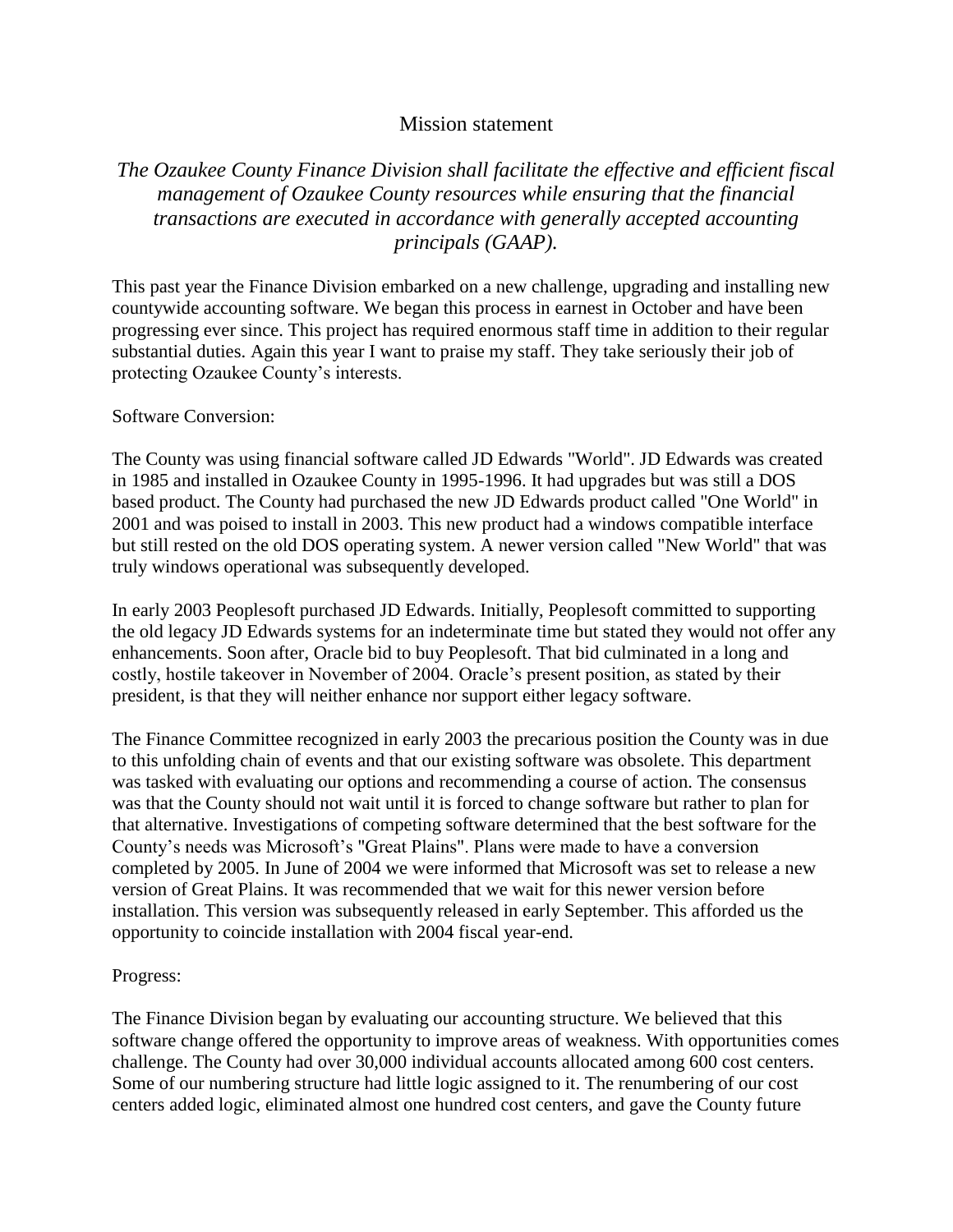capacity to grow. We also believed that 30,000 accounts were excessive so we reduced this to 13,000. During 2004 Finance posted over 1,900 batches of journal entries to the general ledger. Some of these batches had several thousand individual transactions. All of these had to be migrated from the old to the new system. Mapping many thousands of transactions and 30,000 accounts down to 13,000 with a different numeric system exposed the County to the greatest risk in our conversion.

We have encountered many difficulties in this conversion. This is not unique to Ozaukee County. Fortunately, mapping our accounts in the General Ledger module was not one of them. The general ledger is operational and in parallel with JD Edwards. The financial software of record for Ozaukee County in 2004 remains JD Edwards. The financial software of record in 2005 will be Great Plains. All users in Finance are trained and plans are laid for training County staff in early 2005.

The retirement of our Payroll Manager with 17 years experience weeks before that module's conversion has proved the most stressful. We believe that after much work we have now stabilized this function. We recognize the frustration this complicated conversion has been for staff and employees and thank them for their patience.

The Accounts Payable module for our 3,300 active vendors is operational. Four different departments enter their own invoices for the Finance Division's review and posting. All users are trained. The Purchasing module is operational. Every invoice of over \$100 requires a purchase order and encumbrance. All departments enter their own PO's for Finance Division's review. All users are trained. The Fixed Assets module for our \$103M in long-term assets, (valued at their acquisition cost), needs only year end depreciation entries to be functional. The Human Resources module is operational. This module has very extensive security due to the sensitive nature of the data. Authorized staff have been trained.

The Project Accounting module designed for the Highway Department is in testing with an anticipated implementation date of February 1, 2005. This replaces our current cost-accounting system for Highway that is almost 20 years old and needing constant attention.

The Accounts Receivable module is being tested for live implementation. This module required some additional customization to be compatible with the new Integrated Government Services Platform (IGSP) project for the proposed Health and Human Services (HHS) department. We expect to deploy this module in March. The Grant Management module is altogether new. It is designed to track revenues and costs associated with the almost \$60M in federal, state and private grants the County receives annually. This completion date is expected in May. The County also runs many third party applications specific to individual departments that must interface with our accounting system. These have been identified and integrations have been addressed.

There will continue to be sporadic post go-live issues for the short term. Many of these will be resolved when we are truly on the new system rather than in flux. Most other operational issues so far encountered have been minor.